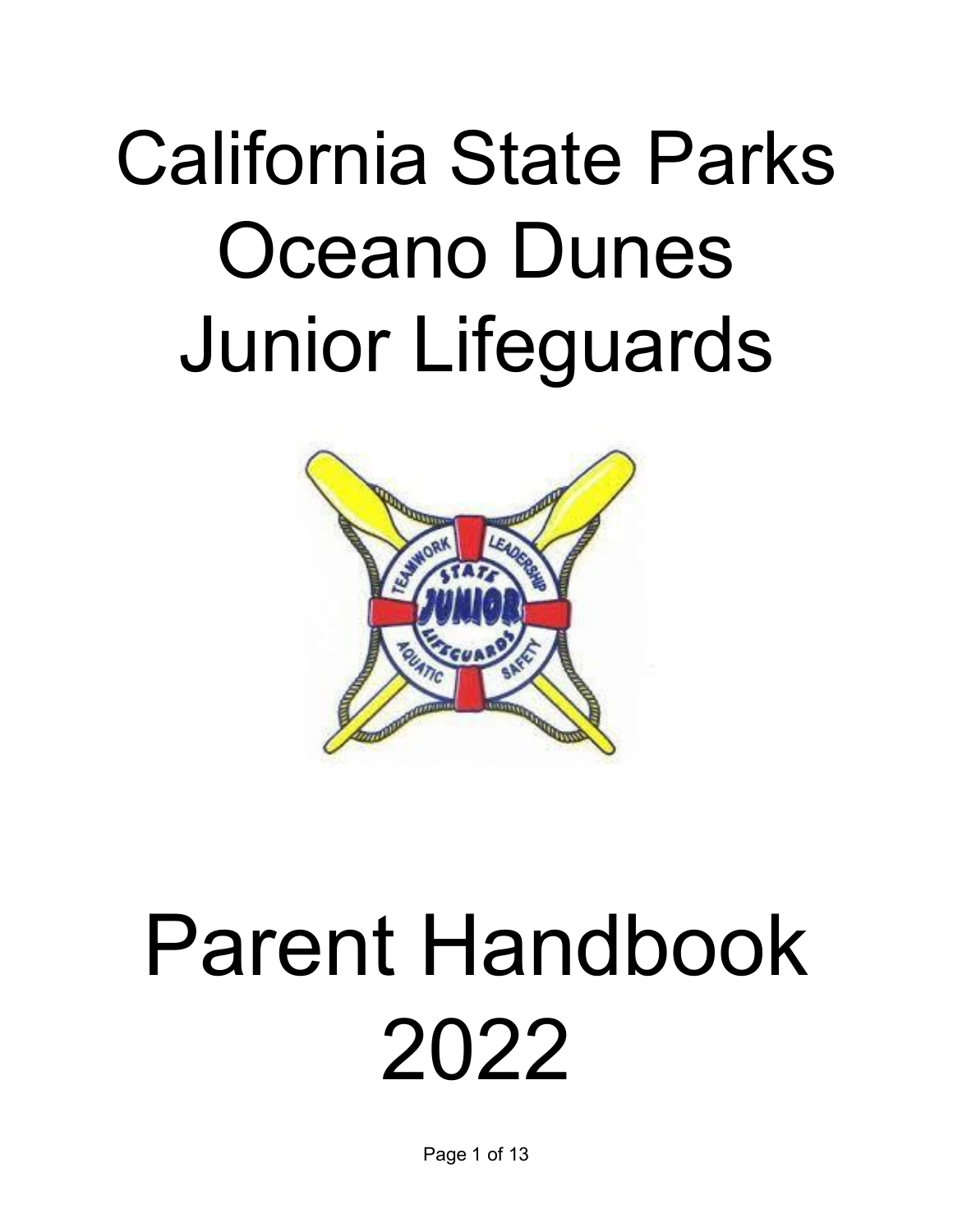# "What parents NEED to know" TABLE OF CONTENTS

|                                                                                                                | _3 |
|----------------------------------------------------------------------------------------------------------------|----|
|                                                                                                                |    |
|                                                                                                                |    |
|                                                                                                                |    |
|                                                                                                                |    |
|                                                                                                                |    |
|                                                                                                                |    |
|                                                                                                                | 6  |
|                                                                                                                |    |
|                                                                                                                |    |
|                                                                                                                |    |
|                                                                                                                |    |
|                                                                                                                |    |
|                                                                                                                | 9  |
|                                                                                                                |    |
|                                                                                                                | 9  |
|                                                                                                                | 11 |
|                                                                                                                | 12 |
|                                                                                                                | 13 |
|                                                                                                                | 13 |
| Notice of Nondiscrimination Policy [2012] [2013] Notice of Nondiscrimination Policy [2013] [2013] [2013] [2014 | 13 |
|                                                                                                                | 13 |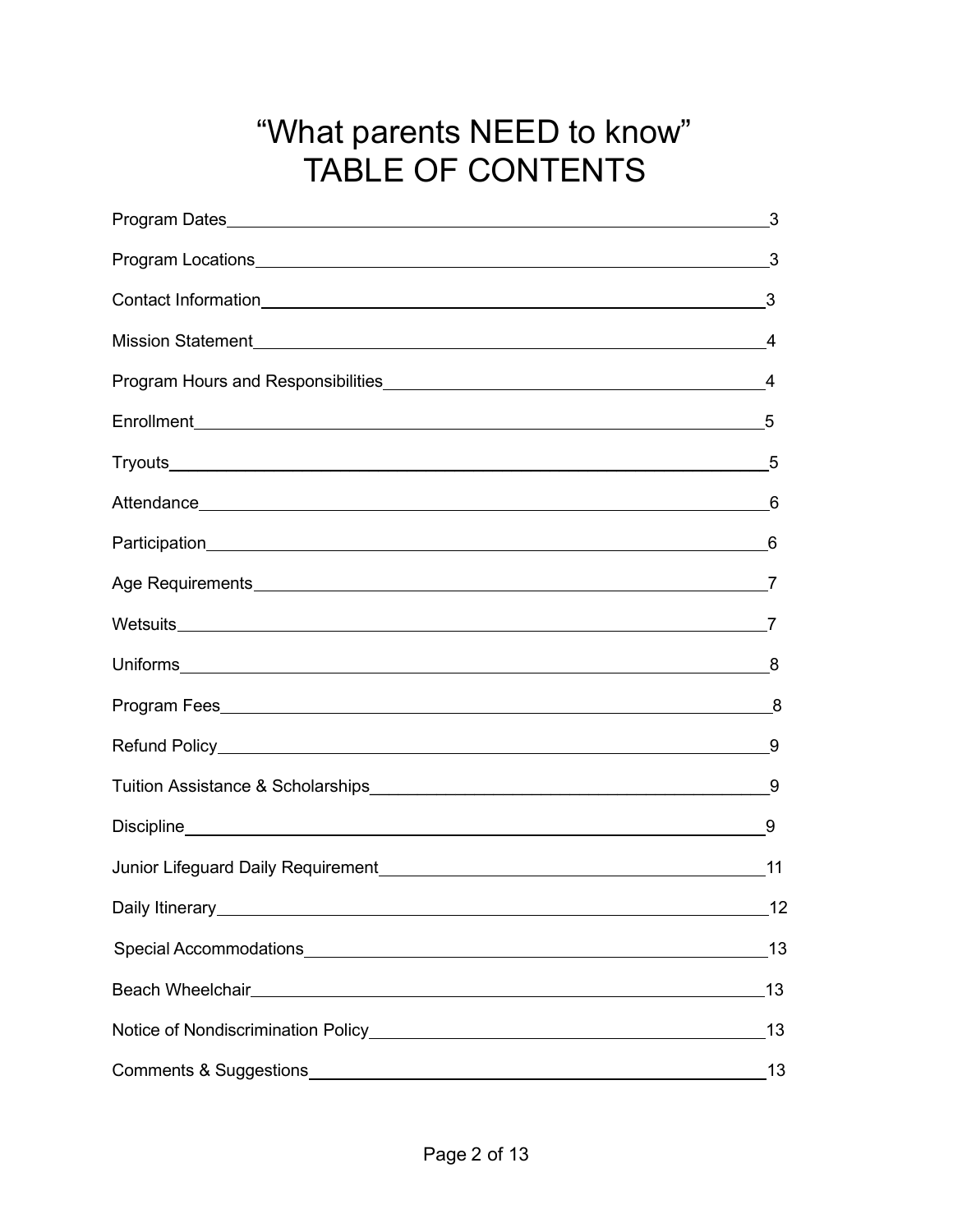#### **2022 PROGRAM DATES**

 $\bf S$ ession **I:** June 13<sup>th</sup> – July 1<sup>st</sup>  $\bf S$ ession II: July 11<sup>th</sup> - July 29<sup>th</sup> Grand Avenue, Oceano, 93445

#### **PROGRAM LOCATIONS**

<span id="page-2-0"></span>Pismo State Beach, Grand Avenue entrance. Just before you get to the kiosk, turn right into the parking lot by "Fins" restaurant (If you drove onto the beach, you went too far). Look for signs directing you into Fins lot from Highway 1 and on Grand Ave.

#### **CONTACT INFORMATION**

#### **PHONE NUMBERS & EMAILS**

Junior Lifeguard Cell: (805) 888-1231 Fax: (805) 473-7229 Email: [obadiah.wheeler@parks.ca.gov](mailto:obadiah.wheeler@parks.ca.gov) All Emergencies: 911

#### **MAILING ADDRESS**

Pismo State Beach/Oceano Dunes Junior Lifeguards CA State Parks, Oceano Dunes District 928 Pacific Blvd. Oceano, CA 93445

# **DISTRICT OFFICE**

340 James Way, Ste. 270 Pismo Beach, CA

#### **INTERNET ACCESS**

Website: [http://ohv.parks.ca.gov/OceanoDunesJ](http://ohv.parks.ca.gov/OceanoDunes)G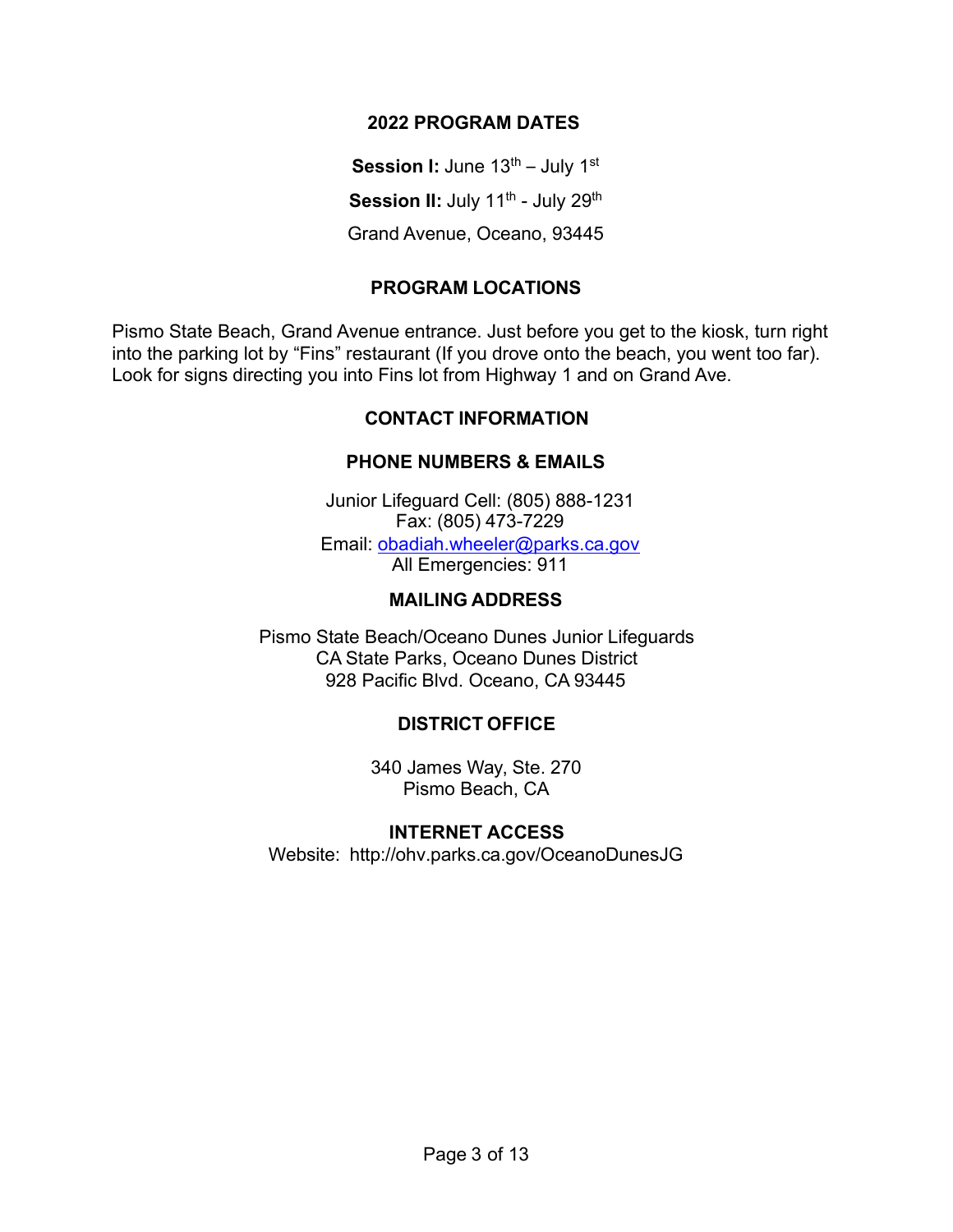#### <span id="page-3-0"></span>**MISSION STATEMENT**

The mission of the Oceano Dunes Junior Lifeguard program is to provide high quality aquatic safety education.

The Junior Lifeguard program introduces young people to safe aquatic recreational opportunities. The program is designed to improve young people's physical conditioning and understanding of the environment while gaining respect for themselves and others.

This mission is accomplished with activities such as: Open water swimming, paddle boarding, body surfing, surfing, sailing, kayaking, snorkeling, self-rescue, etc. Knowledge and respect for the environment is gained through lecture about pertinent aquatic topics. Respect for themselves is gained through goal setting, personal progress and accomplishments. Respect for others is achieved by working with other youths in a team-building environment.

Further, the mission of the Oceano Dunes Junior Lifeguard program embraces opportunities for community involvement and partnerships. This mission includes seizing opportunities to introduce non-traditional user groups to the wonders of the ocean.

#### **PROGRAM HOURS and RESPONSIBILITIES**

The program runs Monday through Friday, 10am-2pm. Exceptions to normal program hours will be announced for field trips and other special events (usually on Fridays). Information on field trips will be emailed and handed out separately, most Fridays are competition days held at another beach up or down the coast (i.e. Santa Barbara, Carpinteria etc.). These days typically go from 6:30 am - 5:30 pm (including drive time).

It is the sole responsibility of each Parent or Guardian to ensure safe travel for their child to and from the Junior Lifeguard program. California State Parks and the Junior Lifeguard program are not responsible for students outside of scheduled program hours.

Parents are responsible for their children immediately prior to and immediately following scheduled program hours.

Parents are expected to be prompt when dropping off and picking up their Junior Lifeguards. Please remind your child to be ready with all of their gear before being picked up at 2 p.m.

If your child is riding our professionally hired bus to and from the Santa Maria area to participate in the JG program, the bus company assumes full responsibility for the safety of your child while on the bus. Again, we are only responsible for your child while actually within the program hours.

Parents are strongly encouraged to carpool. The JG program does not coordinate parent carpooling, but lists are made available for your convenience.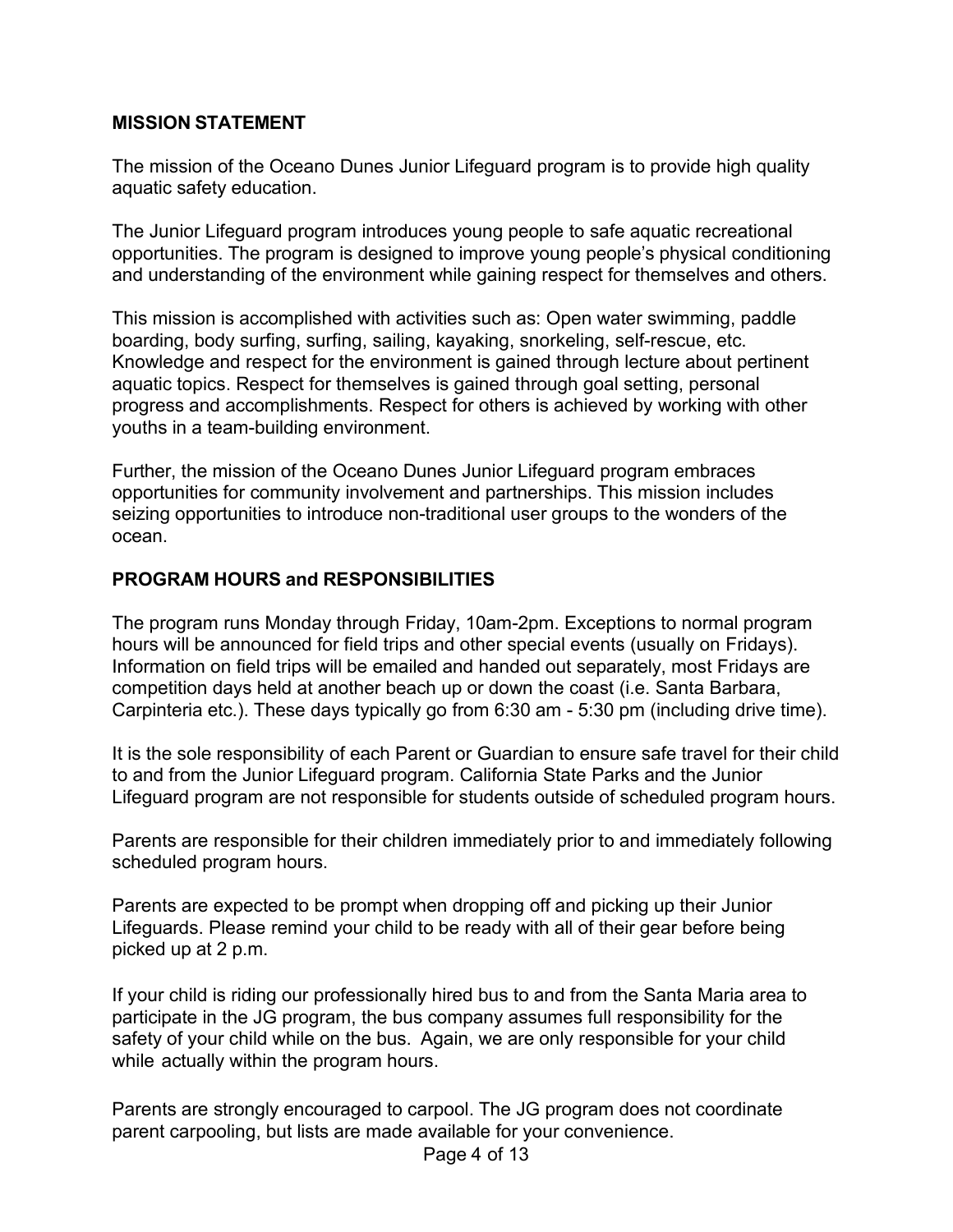\*Note: All traffic and parking regulations are strictly enforced by local law enforcement. Do not double-park, leave your car unattended in a loading zone, park in a red zone, etc.

#### **INSTRUCTORS**

The Junior Lifeguard program is taught by professional California State Park Lifeguards. The lifeguards have extensive experience and training in: surf and ocean rescue, beach safety, First Aid, and CPR. Instructors also have teaching and interpretation experience with children. Guest lecturers are experts who share their knowledge and experiences with the children. Safety, education, and enjoyment are our primary objectives.

There will be a minimum of 1 Instructor to every 15 Junior Lifeguards. This supervision ratio exceeds California's standard level of 1 paid instructor to 20 students. Returning experienced JG's are encouraged to tryout as State Park Lifeguards!

#### **JUNIOR LIFEGUARD CHAIN of COMMAND**

| <b>Kevin Pearce</b>    | District Superintendent / Park Manager / Chief Ranger |
|------------------------|-------------------------------------------------------|
| Darren Parker          | <b>State Parks Peace Officer Supervisor</b>           |
| <b>Obadiah Wheeler</b> | JG Coordinator / Seasonal Lifeguard I                 |
| Various                | <b>JG</b> Instructors                                 |

#### <span id="page-4-0"></span>**ENROLLMENT**

Program enrollment operates on a first-come, first-served basis. Applications are not accepted after enrollment is closed. Your child is not enrolled until our office receives: 1) A completed and signed application 2) The Release of Liability form and, 3) The full tuition payment. Payment is most easily accomplished via ReserveCalifornia.com. You will need to create an account first and then search for the junior lifeguard activity in Oceano Dunes. Enrollment is limited based on the number of full time instructors and a 15:1 student instructor ratio.

#### **TRYOUTS**

The Junior Lifeguard program is not a learn-to-swim school. All students will be put into dynamic ocean waters. Therefore, prospective students are screened (by tryout) prior to admittance into the program to determine if they have the minimum skills needed to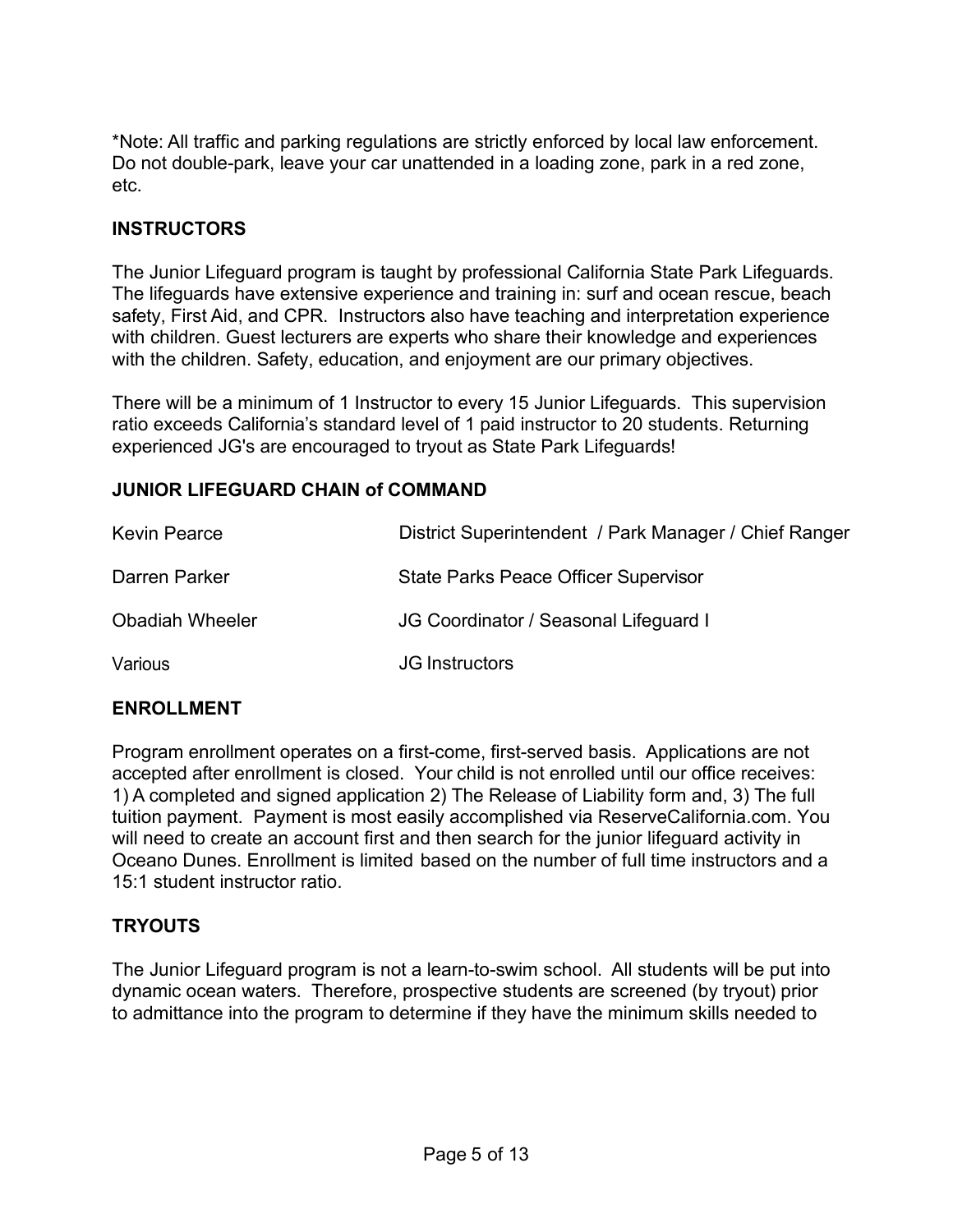benefit from and safely enjoy our program. The tryout Instructor has the final say in determining if your child is approved for the program. This determination is based on successful completion of the tryout test and your child's degree of comfort in the water.

# **The Tryout consists of:**

Swim 100 yards continuously using the freestyle stroke, in under 2 minutes

Swim 10 yards underwater

Tread water for 3 minutes

\* Please understand that a child may physically complete all phases of testing and still not be accepted into the JG program. This is done for the safety of the child and other participants, and the success of the program.

A parent or guardian must be on-site for their child's tryout.

During tryouts, students should have a bathing suit, a towel and be ready to swim. If a student does not attend or pass the tryouts, that student will not be admitted into the program.

# **2022 Tryout Dates and Locations:**

# **Sunday, May 8th 2022 10:00AM – 3:00PM Sunday, May 8th 2022 10:00AM – 3:00PM**

\*Returning Junior Lifeguards do not have to retake the tryout test.

# <span id="page-5-0"></span>**ATTENDANCE**

Roll call is taken twice daily at a minimum; once at the start of the day, and once at the end of the day. If you know ahead of time that your child will not be present at any certain day/time, please call ahead and let us know in order to avoid confusion. Regular attendance is highly encouraged and will allow students to fully benefit from the program.

# **PARTICIPATION IN ACTIVITIES**

Students are expected to participate in all regular program activities. Parents should be aware that rigorous physical exercise and ocean swims are a major part of the program. Student refusal to participate in activities may result in the loss of free time at the end of that day. Student refusal to participate in activities again, may result in removal from the program. If a student is unable to participate in a certain activity(s), the parent or guardian should submit a note to one of the instructors upon arrival stating the activity(s) of concern. If your child is sick or for some other reason cannot take part in all activities, they should stay home until they are able to resume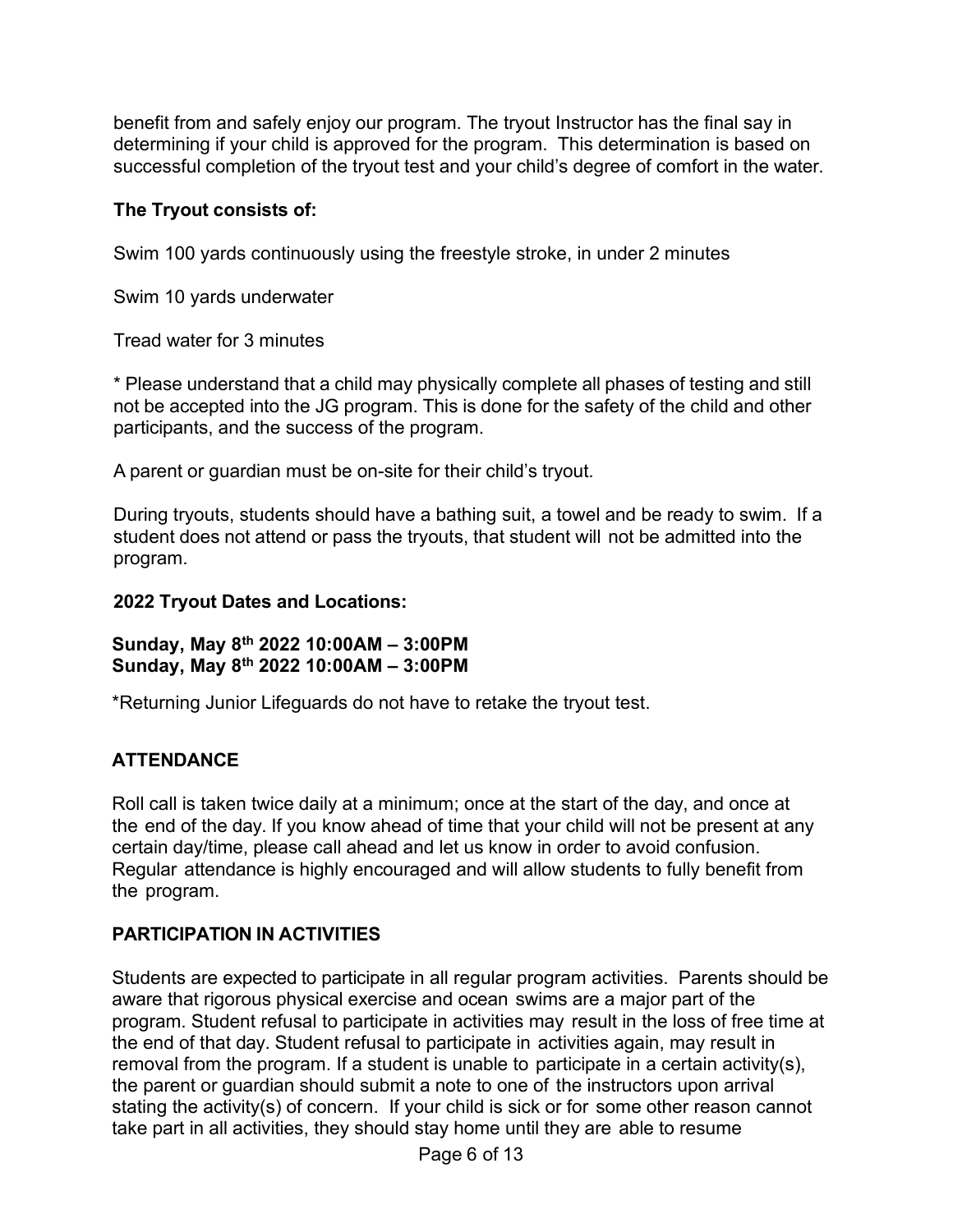participation.

Successful performance in some activities may depend on the student's age, size, strength, ability, confidence level, and ocean conditions present. For instance, on some occasions, younger or smaller students may not have the same opportunities to utilize the paddleboards, which may require more body weight and strength in certain conditions.

# <span id="page-6-0"></span>**AGE REQUIREMENTS**

The age requirement for Junior Lifeguards is **9-17**. Students will often be divided into three skill groups based on: Age, size, strength, ability, and confidence. Generally, C- group is ages 9-11, B-group is ages 12-14, and A-group is ages 15- 17. However if a student shows physical and mental maturity and would like to join the next group up they can try a few days and see if they would like to stay there. Skill groups allow for more personalized instruction and better student success.

# <span id="page-6-1"></span>**WETSUITS**

The ocean water is cold. Average water temperature in summer is between 55°- 60° F. Full and form fitting wetsuits are highly recommended. A good wetsuit is essential for your child to enjoy the activities, be comfortable, and have fun. *Limited wetsuits are provided on a first come, first serve basis.*

The ODJG program can **loan** wetsuits that have been donated by the local community (on a first come first serve basis, as well as available sizing). Students who borrow a wetsuit are responsible for taking their suits home every day and properly caring for them. They will need to wash their suit every day when they get home and hang it in a shady, cool place.

Several surf shops in the surrounding areas have good prices and selections on new and used wetsuits. Ask about Junior Lifeguard Discounts! Some surf shops will even help resell your child's used wetsuits. We recommend a new and properly fitted, 4mm/3mm full suit which can cost \$100-\$300 retail. O'Neill, Billabong, Rip Curl, Xcel and Body Glove are just a few of the top name brands. Booties and rash guards are not necessary; but earplugs and hoods can be recommended for extra warmth and to prevent possible ear infections.

#### **UNIFORMS**

Students are required to wear the JG uniform at all times for safety, team camaraderie, and to distinguish them from other children who aren't in the program. Failure to wear the appropriate JG uniform will initiate the disciplinary process (described below).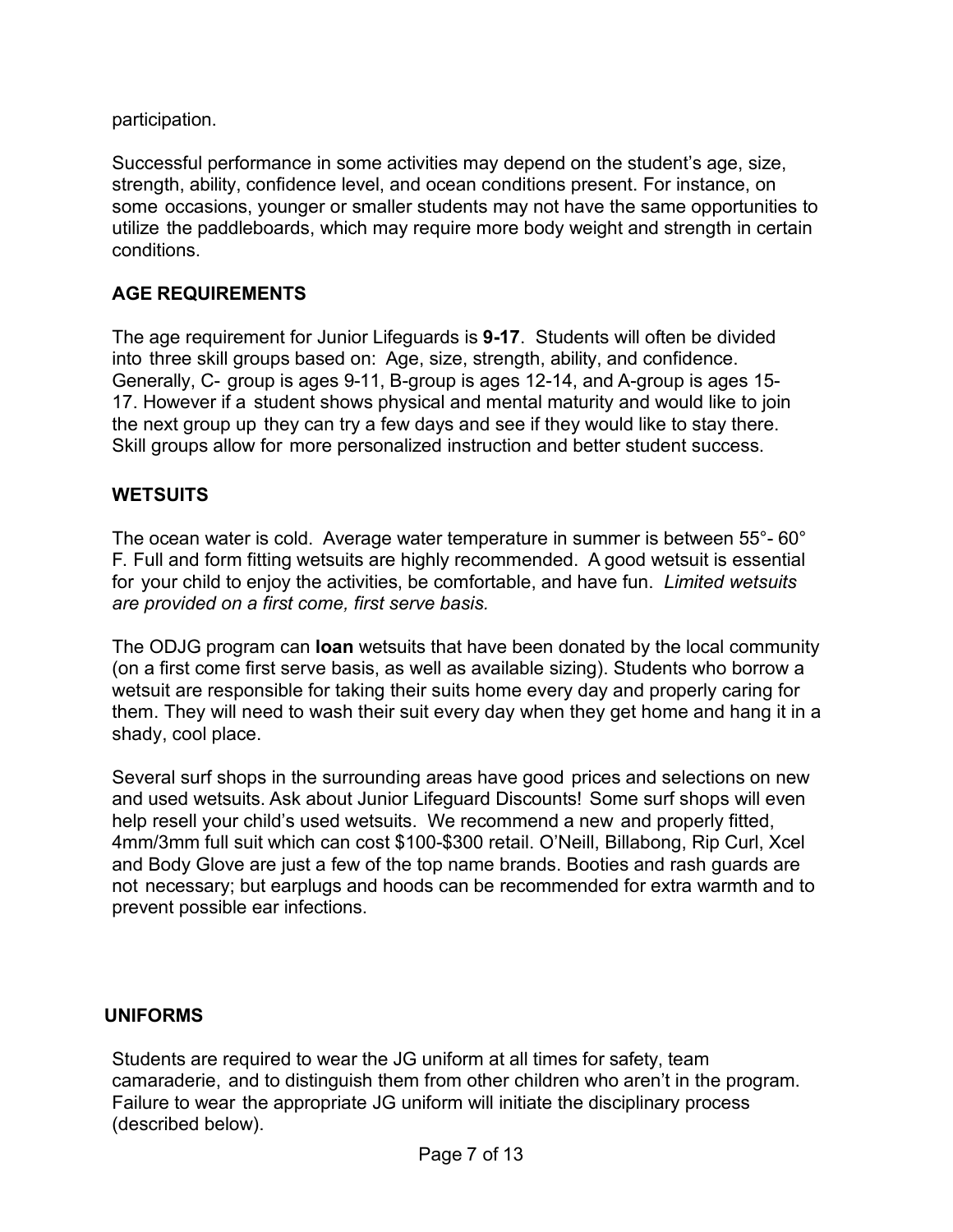Please write your child's name on all uniform and equipment items, and encourage them to look after their belongings. If lost items are found by instructors, students will "earn" them back with push-ups. Students must wear full uniform to all competition days.

#### **Student's required uniform**

Boys: Navy blue swim trunks, white JG t-shirt and navy blue jammers or speedo. Girls: Navy blue swim trunks and one-piece swimsuit, white JG t-shirt and navy blue one or two piece swim suit.

Note: One white JG t-shirt, one navy blue pair of swim trunks, one navy blue sweatshirt is included in the program fees, navy blue swim suits must be purchased elsewhere.

#### **INSTRUCTOR UNIFORMS**

JG Instructors are distinguished (from assistants and students) via the official State Park uniform, which looks different from the students. This includes a blue shirt and red trunks or swimsuit.

#### **2022 PROGRAM FEES**

**\$275** per student for one three-week session. **\$550** for both sessions.

Tuition fees help pay for: JG t-shirt, field trip expenses, equipment use, lecturers, instruction, beach activities, JG patch, instructor expenses, certificate of completion (to be given at the end of the program), stickers, and more!

Make all checks or money orders payable to: CA State Parks

Payment is most easily accomplished via ReserveCalifornia.com. You will need to create an account first and then search for the junior lifeguard activity in Oceano Dunes.

#### **REFUND POLICY**

Refunds will ONLY be granted in the following two situations:

Page 8 of 13 1. Student is significantly injured while participating in the JG program, and the injury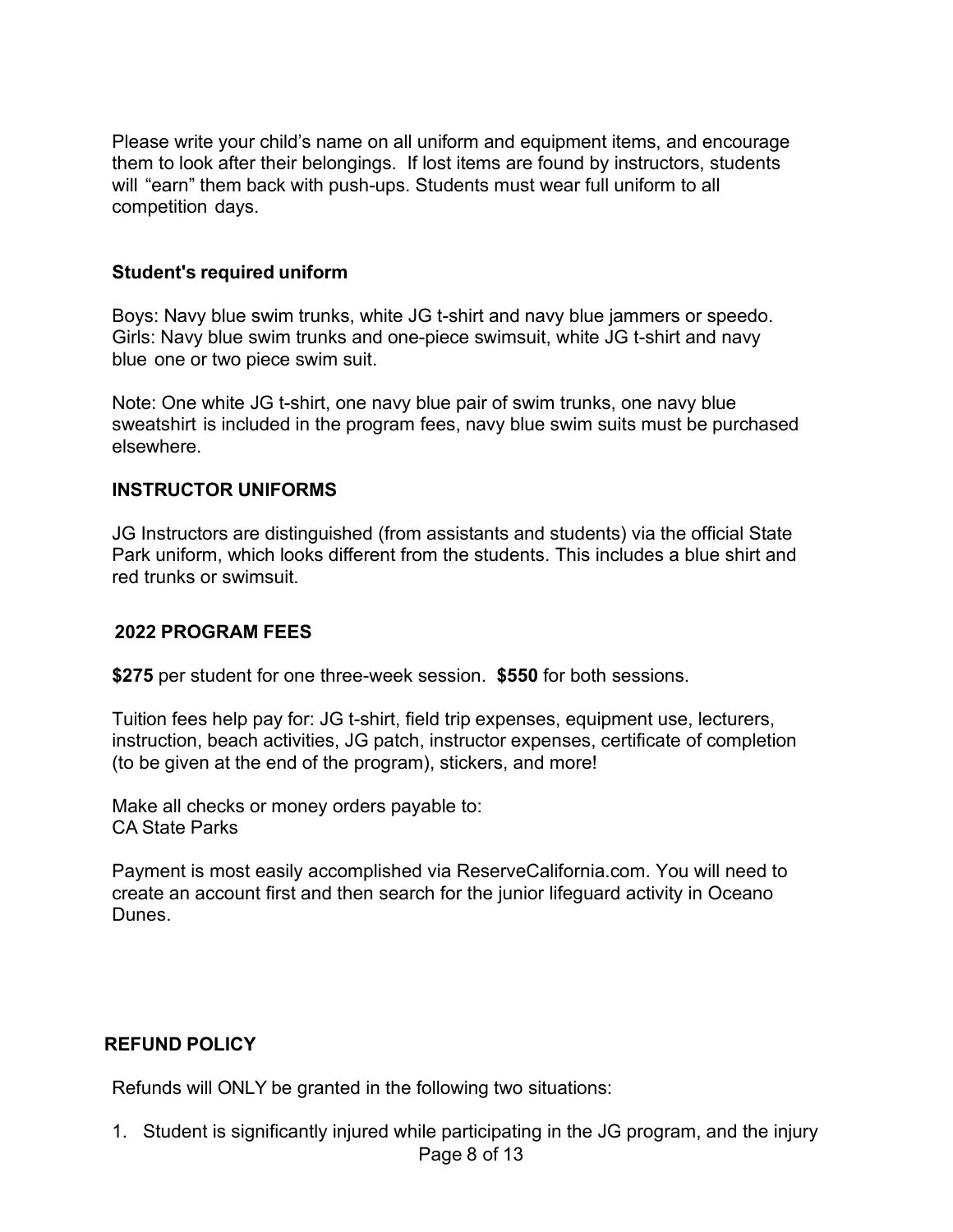is enough to prevent their future active participation. The injury must be substantiated with a Physician's written note on professional letterhead (signed and dated). Refunds will be pro-rated from injury date, to last day of the JG session. Refunds may take 6-8 weeks for the State Controller's Office to process.

2. At the discretion of program administration, an unforeseen event or emergency that prevents the student from attendance.

There are no refunds (pro-rated or otherwise) for any student suspended (1 to 3 days) or expelled from the program for disciplinary reasons.

# **DISCIPLINE**

For participant and program success, students must exhibit behavior that is respectful of staff, other students, visiting public, and equipment. Disruptive behavior diminishes the enjoyment, learning, success of other students and goals of the program. Discipline is handled promptly and appropriately. The intent of discipline is to gain compliance, reinforce program standards, and to use the incident as a teachable moment in helping the students to achieve future positive outcomes.

#### **Expected Behaviors:**

Respect of all persons; no shoving, hitting, insulting, or inappropriate physical contact of any nature Respect of the facilities, equipment and property of others Cooperation with others and good sportsmanship Follow all safety rules and all instructions Active participation in regular program activities

Listening to directions and announcements

#### **MINOR Incidents**

Minor discipline incidents, whether they are a single incident, or a series of repeated events, may be handled by numbers 1-5 below.

#### **MAJOR Incidents**

Major discipline incidents may immediately proceed to numbers 4 or 5 below without warning. Examples of major incidents include: **Truancy Insubordination** Fighting with anyone Unlawful or non-consensual touching of another Stealing property of another Vandalism to equipment or facilities Any conduct which brings disrespect to the Junior Lifeguard program or California State Parks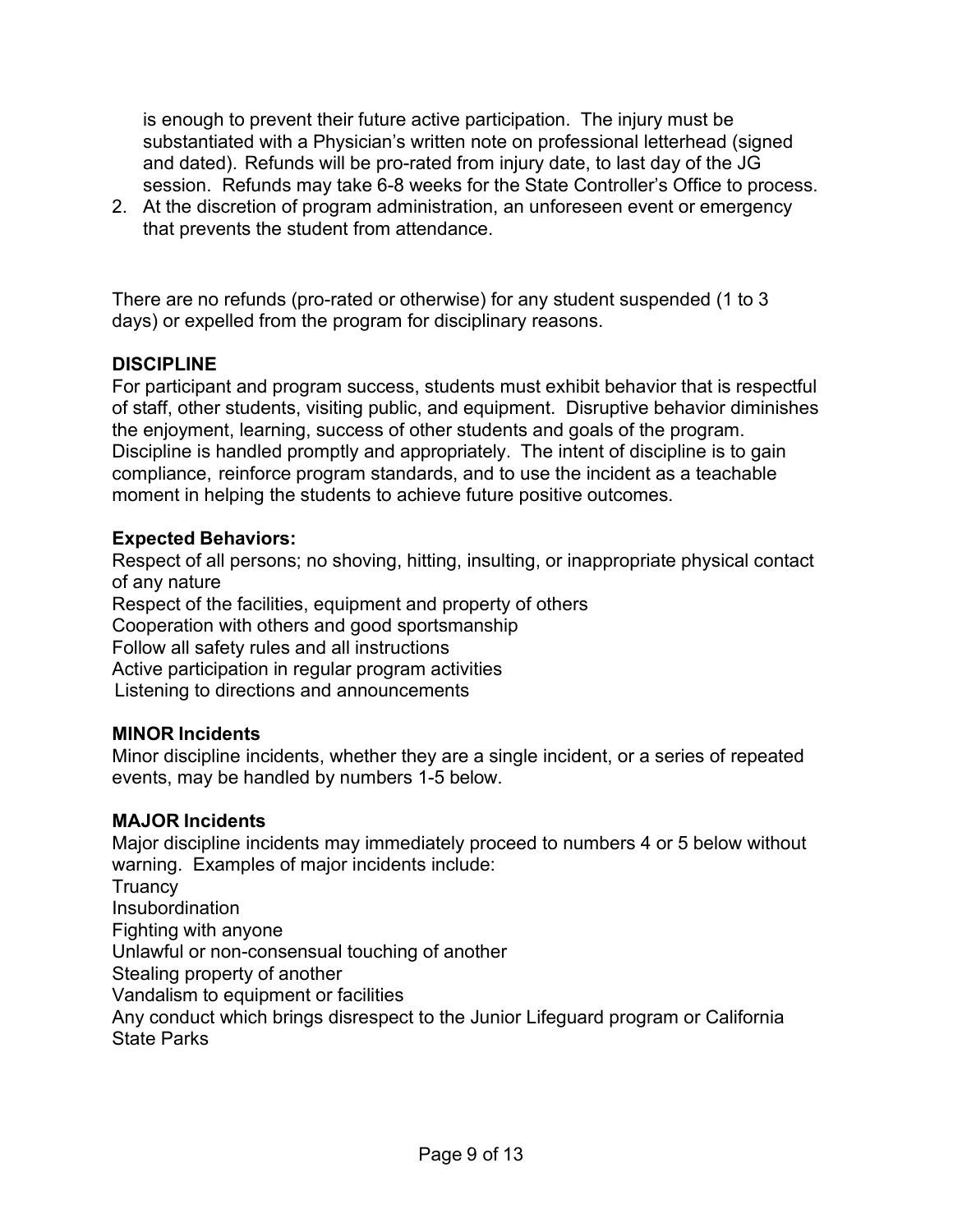# **Steps of progressive discipline:**

Step 1: Student will be counseled about the situation and given an explanation of what expected behavior change is.

Step 2: Student will be asked to "take a lap." This is a supervised swim or run of reasonable distance or the student will be asked to perform calisthenics such as push-ups, burpees, etc. Afterward, the student will be counseled, and then allowed to rejoin group activities. If the student does not respond appropriately to this form of discipline, they may be asked to sit out during the next free time.

Step 3: An instructor will call a parent or guardian and inform them of the situation. The parent will be asked to have a group discussion including the instructor and the junior guard at the end of the day.

Step 4: Suspension from the program. There will be no pro-rated refund of fees.

Step 5: Expulsion from the program. Expulsions may also occur without warning if the incident is serious in nature; even for one-time occurrences. The parent or guardian will be promptly informed of the expulsion. There will be no refund of fees.

# **TUITION ASSISTANCE & SCHOLARSHIPS**

A limited amount of tuition assistance and scholarship help is available. If your child, or the child of someone you know, cannot participate in the Junior Lifeguard program without tuition assistance, please fill out a tuition assistance application. The application can be found on our website at [http://ohv.parks.ca.gov/OceanoDunesJ](http://ohv.parks.ca.gov/OceanoDunes)G.

Tuition assistance and scholarships operate on a first-come/first-served basis during regular enrollment periods and is limited. Qualifying applicants must meet listed guidelines.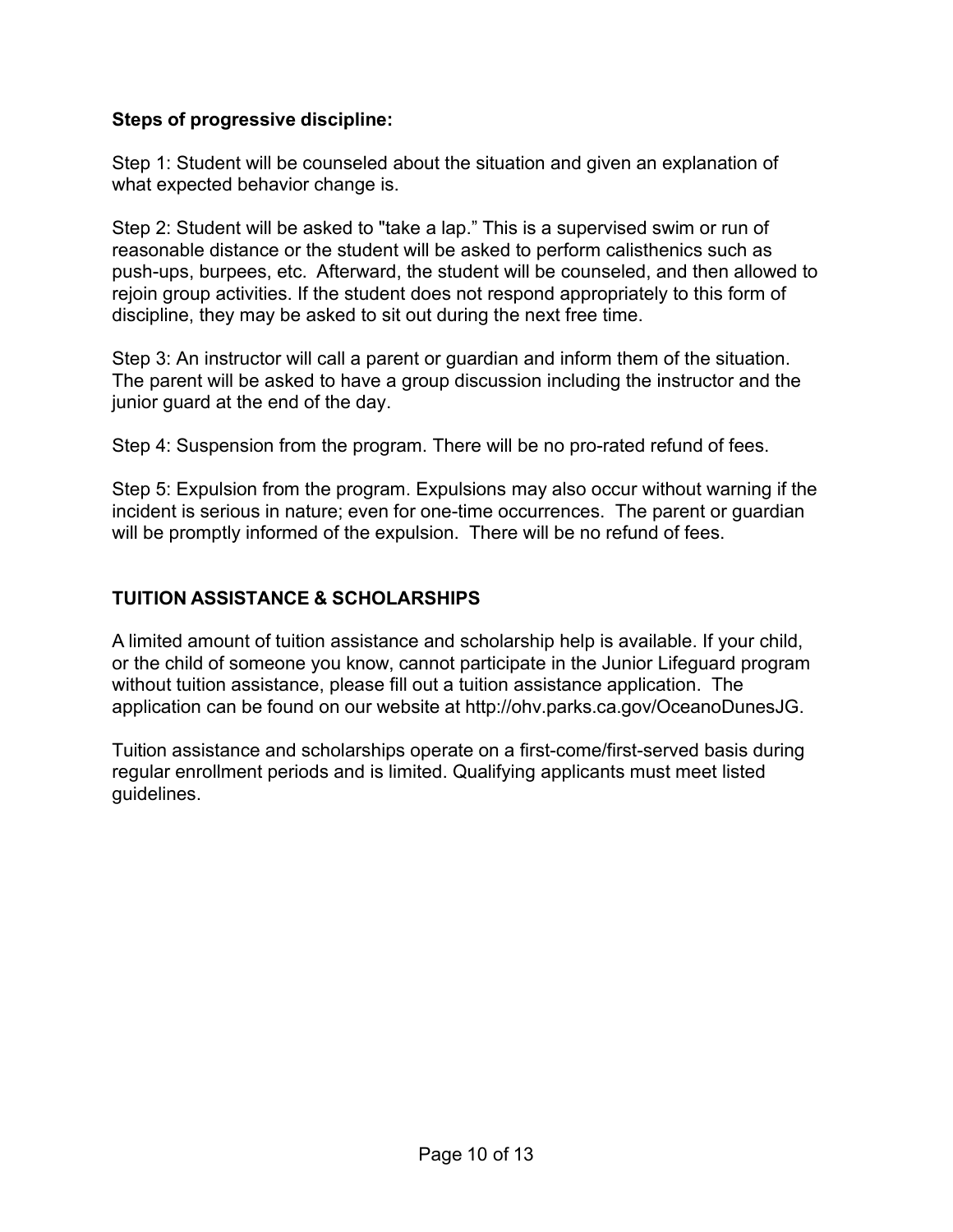# **JUNIOR LIFEGUARD DAILY REQUIREMENTS**

All Junior Lifeguards must report to their group lines on the beach at 10 am SHARP and must leave the beach at 2 pm SHARP. Parents and guardians are responsible for their children before and after the program. Instructors leave the beach at 2 p.m., and are not responsible for your child after that time.

**Note**: Field trip days may have different reporting times and locations. Field trip instructions will be handed out separately. Students should bring the following items to the beach every day:

| Positive & enthusiastic attitude                           | essential           |
|------------------------------------------------------------|---------------------|
| Wear full uniform (JG t-shirt & navy blue trunks/swimsuit) | required            |
| Warm clothing/towel (sweatshirt & sweat pants)             | required            |
| Wetsuit (full suit and hood)                               | required            |
| Sun protection (sunscreen, hat, etc.)                      | required            |
| Foot protection (sandals, shoes, booties, etc.)            | required            |
| Food (sack lunch and lots of drinking water)               | required            |
| Lunch box/bag (! seagulls steal loose food!)               | required            |
| Backpack (to keep all your stuff together)                 | recommended         |
| Boogie board, fins, etc.                                   | optional            |
| Hard surfboards                                            | must ask instructor |

\*\* The Junior Lifeguard program is not responsible for any lost or stolen items \*\*

# **DAILY SCHEDULE**

**ROLL CALL** 10:00 – 10:15 a.m. Roll call, announcements, notes from parents, remove beach hazards, sunscreen application, etc. **CALISTHENICS** 10:15 – 10:45 a.m. Stretching, warm-ups, sit-ups, push-ups, jumping-jacks, beach runs **ACTIVITIES** 10:45 – 12:30 p.m. Buoy swims, CPR and First Aid instruction, rescue techniques, marine education, etc. **LUNCH** 12:30 p.m. – 1:00 p.m. Bring your own lunch to eat on the beach **RECREATION** 1:00 – 1:40 p.m. Ocean recreation, beach games, etc. **CLEAN UP** 1:40 – 1:55 p.m. Pick up all trash and all personal belongings, help clean and put away all JG equipment to leave beach cleaner than how we found it!

**ROLL CALL** 1:55 – 2:00 p.m.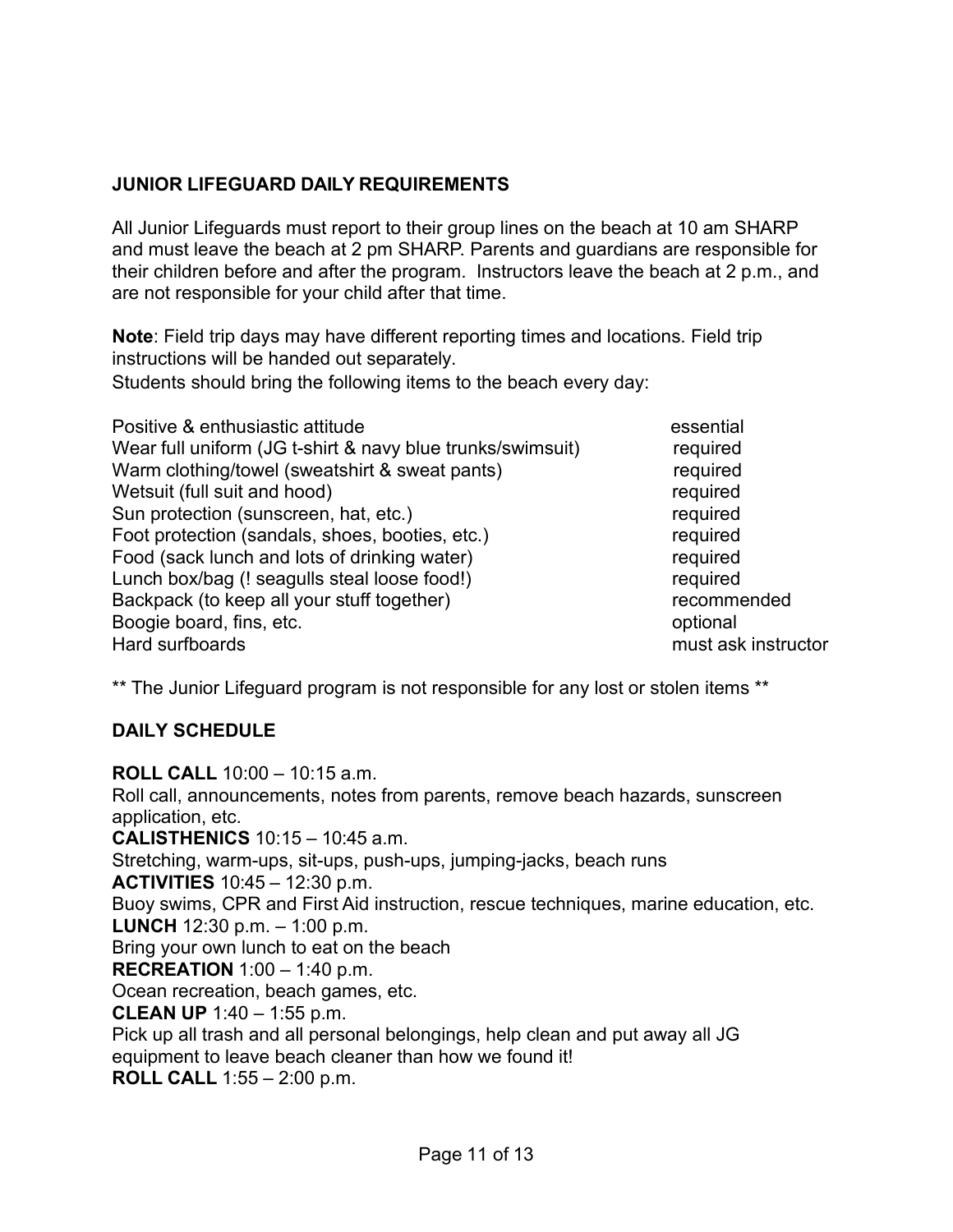# **JUNIOR LIFEGUARD DAILY ITINERARY**

The schedule is tentative and subject to change on a daily basis due to weather or ocean conditions. When the surf is large, it may be necessary to move (we jog) the down the beach to a safer area, or find alternate land-based activities.

Parents will be provided with a schedule which includes important events such as competition days, ROV day. A detailed calendar of all scheduled activities will not be provided.

# **DAILY LECTURE SCHEDULE & FIELD TRIP INSTRUCTIONS**

If a daily lecture/field trip is scheduled, information will be handed out separately. Please read it carefully as the location of our program changes on field trip days. Any changes will be accompanied by a handout and email several days prior to the change.